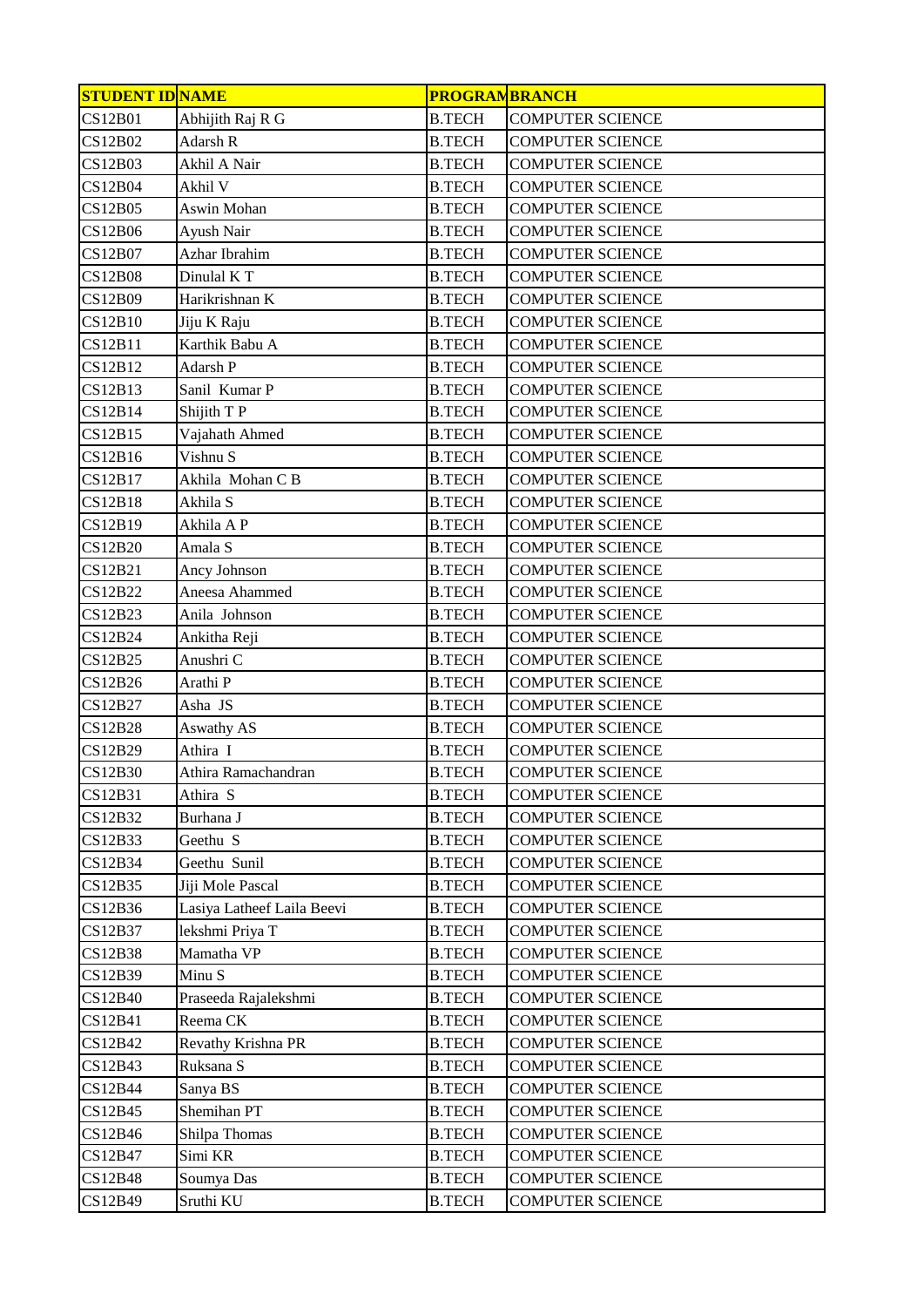| CS12B50        | Suma PC             | <b>B.TECH</b> | <b>COMPUTER SCIENCE</b> |
|----------------|---------------------|---------------|-------------------------|
| CS12L51        | Ajmal N             | <b>B.TECH</b> | <b>COMPUTER SCIENCE</b> |
| CS12L52        | Anu A G             | <b>B.TECH</b> | <b>COMPUTER SCIENCE</b> |
| CS12L53        | Naseeha A           | <b>B.TECH</b> | <b>COMPUTER SCIENCE</b> |
| CS12L54        | Reshma Raj T I      | <b>B.TECH</b> | <b>COMPUTER SCIENCE</b> |
| <b>CS12L55</b> | Thara OR            | <b>B.TECH</b> | <b>COMPUTER SCIENCE</b> |
| CS13B01        | Anantha Krishnan A  | <b>B.TECH</b> | <b>COMPUTER SCIENCE</b> |
| CS13B02        | Anoop B             | <b>B.TECH</b> | <b>COMPUTER SCIENCE</b> |
| CS13B03        | Anshid Mohammed T K | <b>B.TECH</b> | <b>COMPUTER SCIENCE</b> |
| CS13B04        | Anwar Sadath A M    | <b>B.TECH</b> | <b>COMPUTER SCIENCE</b> |
| CS13B05        | Ashiq S             | <b>B.TECH</b> | <b>COMPUTER SCIENCE</b> |
| CS13B06        | Avinash M           | <b>B.TECH</b> | <b>COMPUTER SCIENCE</b> |
| CS13B07        | Jaison S            | <b>B.TECH</b> | <b>COMPUTER SCIENCE</b> |
| <b>CS13B08</b> | Pribin P            | <b>B.TECH</b> | <b>COMPUTER SCIENCE</b> |
| CS13B09        | Sajid N             | <b>B.TECH</b> | <b>COMPUTER SCIENCE</b> |
| CS13B10        | Sallap P V          | <b>B.TECH</b> | <b>COMPUTER SCIENCE</b> |
| CS13B11        | Sanu Johnson        | <b>B.TECH</b> | <b>COMPUTER SCIENCE</b> |
| CS13B12        | Vishnudas P         | <b>B.TECH</b> | <b>COMPUTER SCIENCE</b> |
| CS13B13        | Vysanth S Kurup     | <b>B.TECH</b> | <b>COMPUTER SCIENCE</b> |
| CS13B14        | Afrah Mehar P       | <b>B.TECH</b> | <b>COMPUTER SCIENCE</b> |
| CS13B15        | Aiswarya P S        | <b>B.TECH</b> | <b>COMPUTER SCIENCE</b> |
| CS13B16        | Anju Lakshmi S B    | <b>B.TECH</b> | <b>COMPUTER SCIENCE</b> |
| CS13B17        | Athira S            | <b>B.TECH</b> | <b>COMPUTER SCIENCE</b> |
| CS13B18        | Athira Suresh K     | <b>B.TECH</b> | <b>COMPUTER SCIENCE</b> |
| CS13B19        | Ayisha S            | <b>B.TECH</b> | <b>COMPUTER SCIENCE</b> |
| CS13B20        | Ganga AR            | <b>B.TECH</b> | <b>COMPUTER SCIENCE</b> |
| CS13B21        | Jyothilekshmi S     | <b>B.TECH</b> | <b>COMPUTER SCIENCE</b> |
| CS13B22        | Krishna S Nayik     | <b>B.TECH</b> | <b>COMPUTER SCIENCE</b> |
| CS13B23        | Monisha Chandran    | <b>B.TECH</b> | <b>COMPUTER SCIENCE</b> |
| CS13B24        | Nasreen Shajahan    | <b>B.TECH</b> | <b>COMPUTER SCIENCE</b> |
| <b>CS13B25</b> | Neethu MV           | <b>B.TECH</b> | <b>COMPUTER SCIENCE</b> |
| CS13B26        | Rugma Unnikrishnan  | <b>B.TECH</b> | <b>COMPUTER SCIENCE</b> |
| CS13B27        | Sanchitha C         | <b>B.TECH</b> | <b>COMPUTER SCIENCE</b> |
| CS13B28        | Saranya Udayan      | <b>B.TECH</b> | <b>COMPUTER SCIENCE</b> |
| CS13B29        | Shahana S           | <b>B.TECH</b> | <b>COMPUTER SCIENCE</b> |
| CS13B30        | Shany Monachan      | <b>B.TECH</b> | <b>COMPUTER SCIENCE</b> |
| CS13B31        | Smrithi S Pillai    | <b>B.TECH</b> | <b>COMPUTER SCIENCE</b> |
| CS13B32        | Shobha Edison       | <b>B.TECH</b> | <b>COMPUTER SCIENCE</b> |
| CS13B33        | Subi Kunjumon       | <b>B.TECH</b> | <b>COMPUTER SCIENCE</b> |
| CS13B34        | Swathy Krishnan     | <b>B.TECH</b> | <b>COMPUTER SCIENCE</b> |
| CS13B35        | Vineetha D          | <b>B.TECH</b> | <b>COMPUTER SCIENCE</b> |
| CS13B36        | Vismaya William     | <b>B.TECH</b> | <b>COMPUTER SCIENCE</b> |
| CS13B37        | Athira S            | <b>B.TECH</b> | <b>COMPUTER SCIENCE</b> |
| CS13B38        | Devu S              | <b>B.TECH</b> | <b>COMPUTER SCIENCE</b> |
| CS13B39        | Neethumol Raju      | <b>B.TECH</b> | <b>COMPUTER SCIENCE</b> |
| <b>CS13L40</b> | Fazil A B           | <b>B.TECH</b> | <b>COMPUTER SCIENCE</b> |
| CS13L41        | Amritha A           | <b>B.TECH</b> | <b>COMPUTER SCIENCE</b> |
| CS13L42        | Raichel Thomas      | <b>B.TECH</b> | <b>COMPUTER SCIENCE</b> |
| CS14B02        | <b>ARAVIND M</b>    | <b>B.TECH</b> | <b>COMPUTER SCIENCE</b> |
| CS14B03        | ARUN KISHORE D      | <b>B.TECH</b> | <b>COMPUTER SCIENCE</b> |